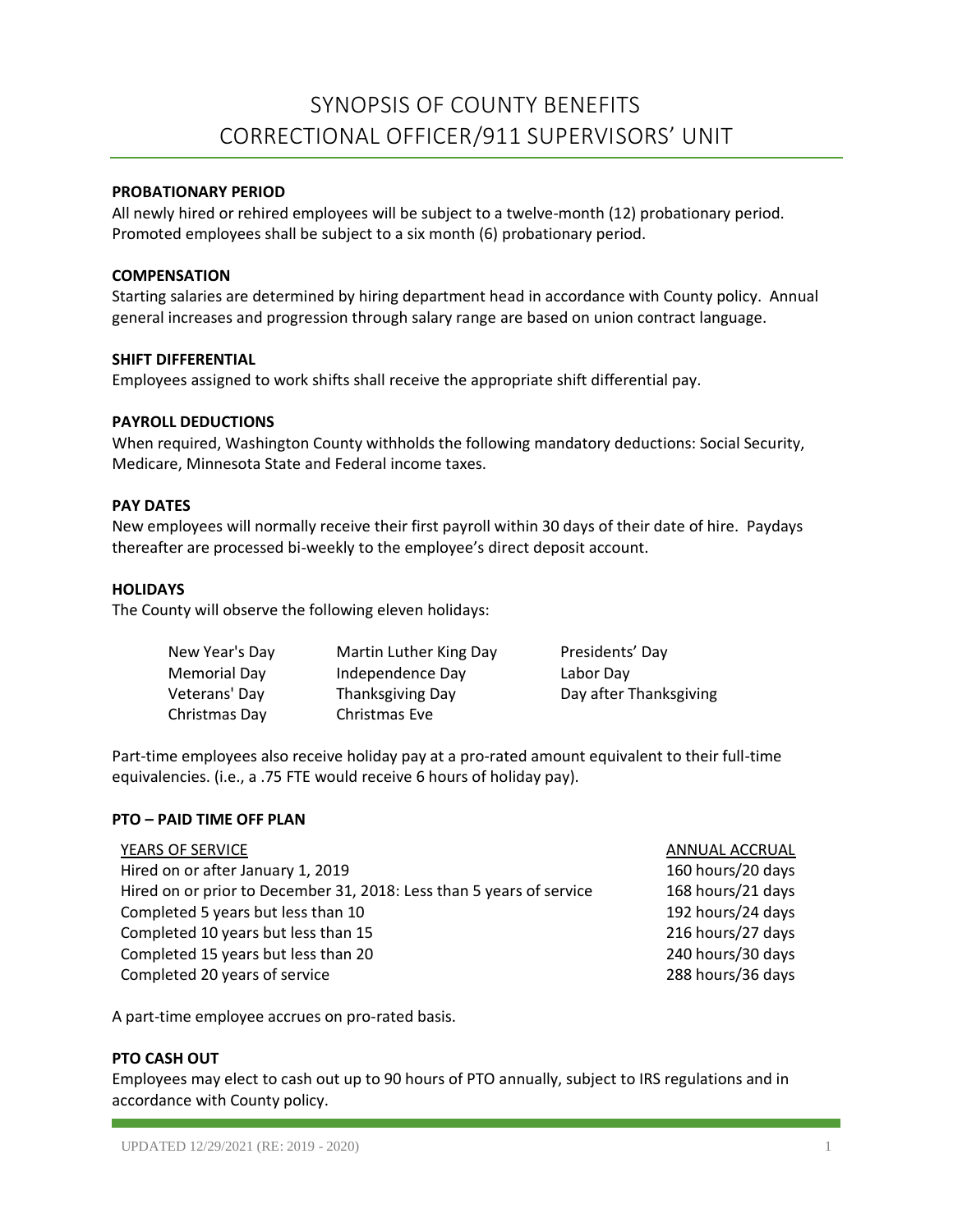Click *[here](https://washnet.co.washington.mn.us/depts/hr/labagre/IntraCon/CO911%20Supervisors%20Contract.pdf)* to access your Labor Contract for additional information.

# **INSURANCE BENEFITS PROGRAM**

The County's Cafeteria Benefit Plan gives employees an opportunity to design a benefit package that fits their personal needs and goals. Employees whose FTE is .50 or greater are eligible to participate in all insurance benefits. Some benefits have been negotiated via the collective bargaining agreement:

- Basic life in the amount of 1X's annual earnings plus \$10,000 (\$200,000 max) is provided at no cost to the employee.
- Accidental Death and Dismemberment (AD&D) coverage in the amount of 1X's annual earnings plus \$10,000 (\$200,000 max) is provided at no cost to the employee.
- Long Term Disability (LTD) at a 60% income replacement level to a \$2,500 per month maximum benefit is provided at no cost to the employee.

Please refer to the Design your Benefits booklet for additional information regarding your benefit offerings, available at WashNet under Human Resources/Benefits or click *here*.

# **COUNTY-PROVIDED FLEX CREDITS**

The County provides \$75.00 per month toward the purchase of benefits to employees whose full-time equivalency is .50 FTE or above.

# **RETIREMENT PROGRAM**

PERA: Public Employee Retirement Association Participation in PERA is mandatory, automatic and contributions are based on your position and the associated plan.

| <b>JOB CATEGORY</b>    | PERA PLAN    | <b>COUNTY CONTRIBUTION</b> | <b>EMPLOYEE CONTRIBUTION</b> |
|------------------------|--------------|----------------------------|------------------------------|
| Correctional Sergeants | Correctional | 8.75% of salary            | 5.83% of salary              |
| 911 Supervisors        |              | Coordinated 7.5% of salary | 6.5% of salary               |

# SECTION 457(b) DEFERRED COMPENSATION PLAN

Washington County offers two §457(b) voluntary deferred compensation plans through payroll deductions on a pre-tax and/or post-tax basis: MNDCP and Nationwide.

# POST EMPLOYMENT HEALTH CARE SAVINGS PLAN

Participation in the Health Care Savings Plan (HCSP) is required. The (HCSP) is an employer-sponsored program that allows employees to save money, tax-free, to use upon termination of employment to pay for eligible health care expenses. Assets in the account will accumulate tax-free, and since payouts are used for approved health care expenses they will remain tax free. This program is offered through the Minnesota State Retirement System (MSRS).

Effective January 1, 2018, employees will contribute to their individual HCSPs as follows:

- All employees participating in PTO shall have their PTO hours over 460 as of December 1<sup>st</sup> each year, deposited in their individual HCSP.
- A percentage of gross pay per payroll: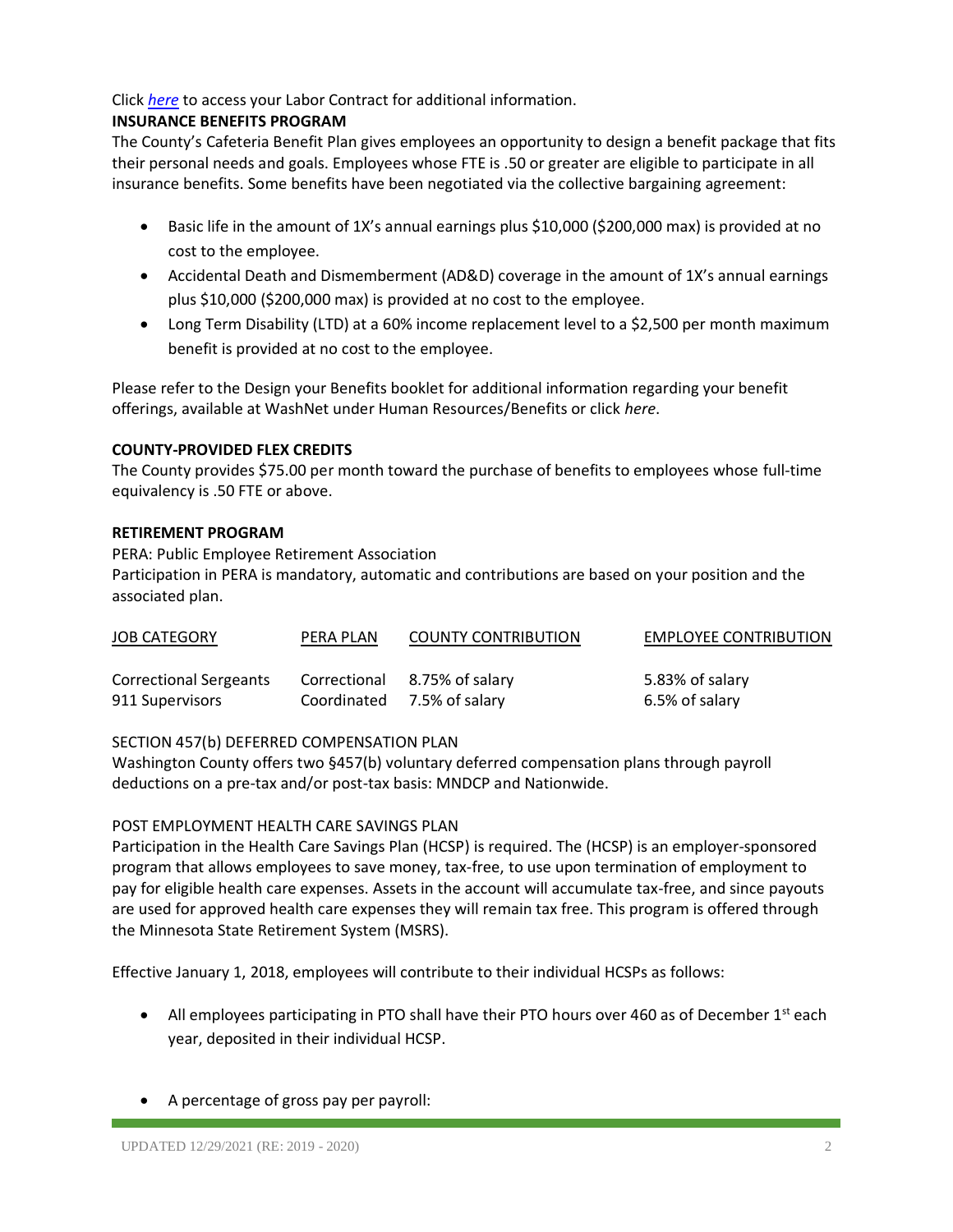| <b>Correctional Officer Sergeants</b> |                             |
|---------------------------------------|-----------------------------|
| Hired before 1993                     | 4% of employee's gross wage |
| Hired 1993 and after                  | 2% of employee's gross wage |
| <b>PSAP Coordinators</b>              |                             |
| Hired before 2000                     | 4% of employee's gross wage |
| Hired 2000 and after                  | 2% of employee's gross wage |

- All severance eligible employees will have 100% of their 50% unused extended leave sick upon separation, up to 400 hours and not to exceed \$12,000, deposited in their HCSP.
- All termination eligible employees will have their PTO leave termination benefits, when available, deposited in their HCSP.

# **PUBLIC SERVICE LOAN FORGIVENESS (Federal Direct Loan) FOR INCOME-DRIVEN REPAYMENT PLANS**

Washington County qualifies as a "public service organization" to help you qualify for this partial student loan forgiveness program. [www.StudentAid.gov/publicservice.](http://www.studentaid.gov/publicservice)

## **LEARNING PARTNERSHIPS**

Washington County has partnered with the following to offer tuition discounts for county employees for Washington County has partnered with the following to offer tuition discounts for county employees for select programs and professional development opportunities:

- Bethel University To learn more about Bethel admissions and apply, <https://www.bethel.edu/admissions/>
- Concordia University To learn more about the accelerated cohort-driven programs eligible for this scholarship.

[https://info.online.csp.edu/partnerships/?utm\\_source=ELSEvent&utm\\_medium=intranet&utm\\_ca](https://info.online.csp.edu/partnerships/?utm_source=ELSEvent&utm_medium=intranet&utm_campaign=Washington%20County&utm_term=ltw&utm_content=MBA) [mpaign=Washington%20County&utm\\_term=ltw&utm\\_content=MBA](https://info.online.csp.edu/partnerships/?utm_source=ELSEvent&utm_medium=intranet&utm_campaign=Washington%20County&utm_term=ltw&utm_content=MBA)

- Hamline University For more information on Hamline University Learning Partner Benefits visit <http://www.hamline.edu/business/mpa/scholarships/learning-partner>
- St. Catherine University For more information on St. Catherine University Partner Benefits visit <https://www.stkate.edu/admission-and-aid/corporate-partner-scholarships>
- St. Mary's University For more information on St. Mary's University Partner Benefits visit <https://www.smumn.edu/admission>

Benefit questions: Contact Benefits via e-mail at [HRbenefits@co.washington.mn.us](mailto:HRbenefits@co.washington.mn.us) or at 651-430-6079. For all other questions please contact Human Resources at 651-430-6081.